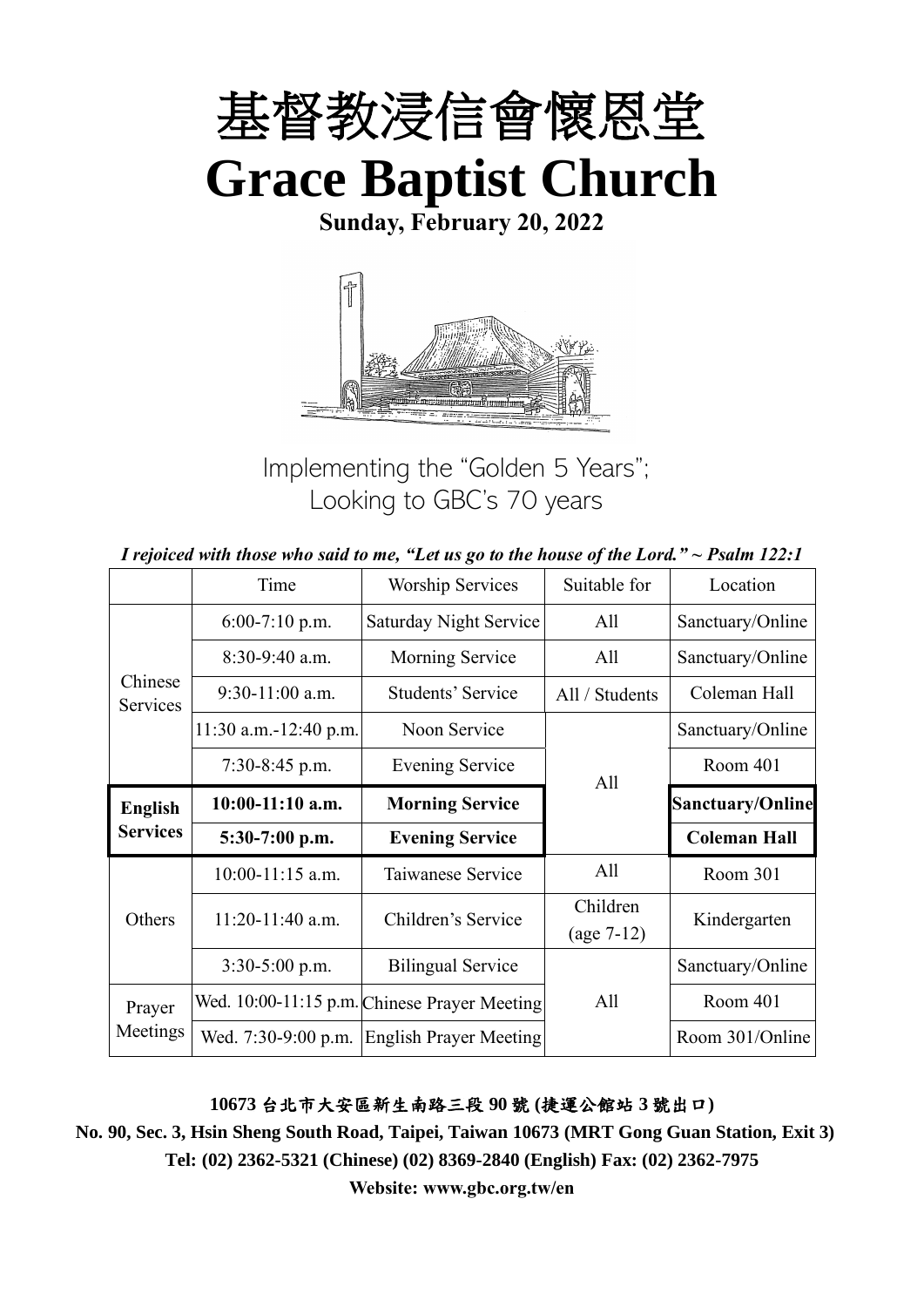|                                     |                                                                                                             | Morning Worship Service - 10:00 a.m.<br>Sunday, February 20, 2022                                                                                                                                                                                            |                                                   |
|-------------------------------------|-------------------------------------------------------------------------------------------------------------|--------------------------------------------------------------------------------------------------------------------------------------------------------------------------------------------------------------------------------------------------------------|---------------------------------------------------|
|                                     | Prelude<br>Greeting/Prayer<br>Worship through Music                                                         | "How Great Is Our God"<br>"Only a Holy God"                                                                                                                                                                                                                  | Vicky Lin<br>Armand Lim                           |
|                                     | Pastoral Prayer<br>Worship through Music                                                                    | "Yet Not I but through Christ in Me"<br>"Christ Will Be My Hideaway"                                                                                                                                                                                         | Pastor Nick Brideson<br>Armand Lim                |
|                                     | <b>Offertory Prayer</b><br>Tithes and Offerings<br>Doxology                                                 |                                                                                                                                                                                                                                                              | Ross Hohl                                         |
|                                     | Special Music<br>Pray for Our Church<br><b>Scripture Reading</b>                                            | "Remember to Forget My Sin"<br>Genesis 45:1-5                                                                                                                                                                                                                | Hallel Singers<br>Minister Priscilla Liao         |
|                                     | Message<br><b>Response Song</b><br>Benediction<br>Welcome                                                   | The Pitfall of Bitterness<br>"Grace Alone"                                                                                                                                                                                                                   | Pastor Nick Brideson                              |
| Nursery<br>$(0-3)$<br>years<br>old) | Closing Song<br>Postlude                                                                                    | "As the Lord Is with Us"                                                                                                                                                                                                                                     | Armand Lim<br>Vicky Lin                           |
| AM<br>Service:                      |                                                                                                             | Evening Worship Service - 5:30 p.m.<br>Sunday, February 20, 2022                                                                                                                                                                                             |                                                   |
|                                     | Prelude<br>Prayer<br>Worship through Music<br>Greeting                                                      | "Hear the Call of the Kingdom"                                                                                                                                                                                                                               | Michael Tsai<br>Pastor Kevin Wang, Leader         |
|                                     | Pastoral Prayer<br>Worship through Music                                                                    | "In Christ Alone"<br>"Forgiven<br>"Blessed Assurance"                                                                                                                                                                                                        | Pastor Nick Brideson<br>Pastor Kevin Wang, Leader |
|                                     | <b>Offertory Prayer</b><br>Tithes and Offerings                                                             |                                                                                                                                                                                                                                                              | Sarah Huang                                       |
|                                     | Pray for Our Church<br><b>Scripture Reading</b><br>Message<br><b>Response Song</b><br><b>Closing Prayer</b> | Genesis 45:1-5<br>The Pitfall of Bitterness<br>"God Is Able"                                                                                                                                                                                                 | Minister Priscilla Liao<br>Pastor Nick Brideson   |
|                                     | Welcome<br>Closing Song<br>Postlude                                                                         | "Hear the Call of the Kingdom"                                                                                                                                                                                                                               | Pastor Kevin Wang,<br>Michael Tsai                |
|                                     | To achieve this, we aim:<br>To become a house of prayer                                                     | <b>Our Vision Is to Spread the Gospel</b><br>• Through prayer, to build the body of Christ<br>• From the body, to do the work of mission in Taipei, Taiwan, and neighboring countries<br>"but you will receive power when the Holy Spirit has come upon you; |                                                   |

*and you shall be My witnesses both in Jerusalem, and in all Judea and Samaria, and even to the remotest part of the earth." -* Acts 1:8 (NASB)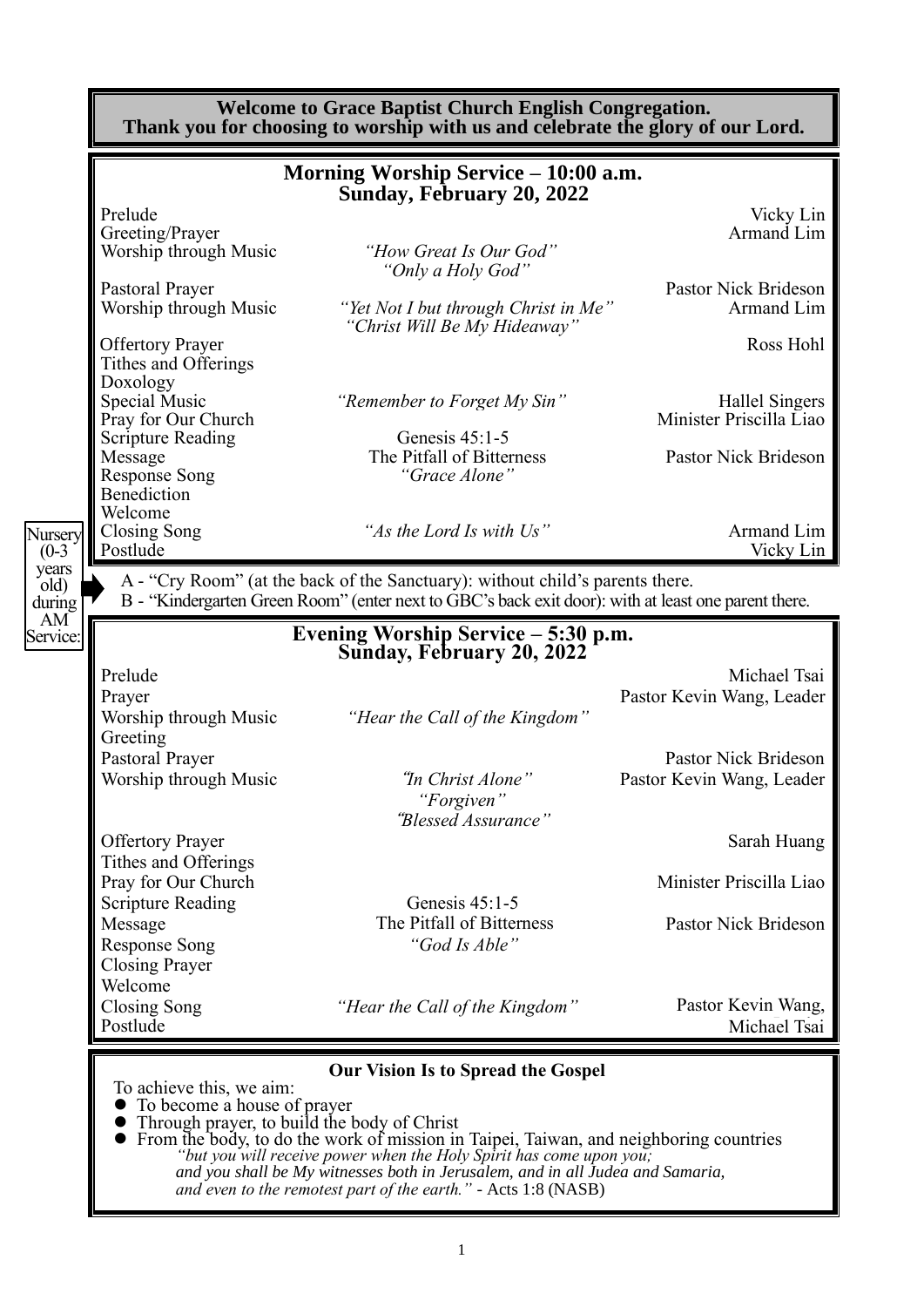# **Sermon Topic: The Pitfall of Bitterness Scripture: Genesis 45:1-5**

### **Speaker: Pastor Nick Brideson February 20, 2022**

#### **Scripture: Genesis 45:1-5 (NASB)**

**<sup>1</sup>** Then Joseph could not control himself before all those who stood by him, and he cried, "Have everyone go out from me." So there was no man with him when Joseph made himself known to his brothers. **<sup>2</sup>** He wept so loudly that the Egyptians heard it, and the household of Pharaoh heard of it. **<sup>3</sup>** Then Joseph said to his brothers, "I am Joseph! Is my father still alive?" But his brothers could not answer him, for they were dismayed at his presence.

**<sup>4</sup>** Then Joseph said to his brothers, "Please come closer to me." And they came closer. And he said, "I am your brother Joseph, whom you sold into Egypt. **<sup>5</sup>** "Now do not be grieved or angry with yourselves, because you sold me here, for God sent me before you to preserve life.

**Notes:**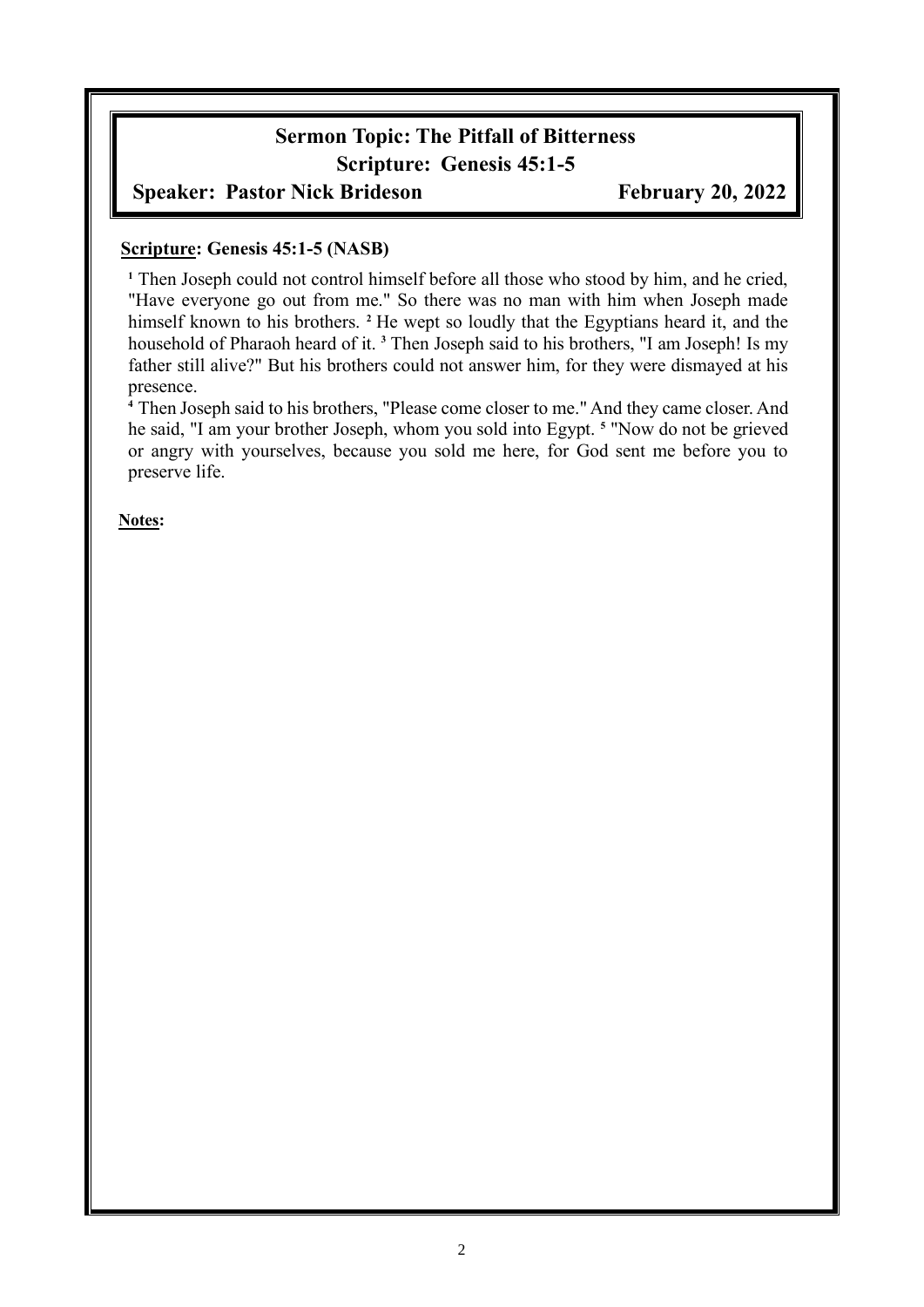## **Wednesday Night Prayer Meeting (Physical & Online)**

*"My house shall be called a house of prayer" (Matthew 21:13)*

Let us be a church of prayer!

English prayer meeting meets 7:30 to 9:00 p.m. every Wednesday in GBC *Room 301*. The online prayer meeting via Zoom is also available at the same time. Please join us either in GBC or online.

Send an email to  $ecprayerteam@gbc.org.tw$  if you are interested in joining the Zoom prayer</u> meeting or if you have a prayer request.

Prayer focus for this coming Wednesday:

| lst Week                | 2nd Week               | 3rd Week        | 4th Week        | 5th Week  |
|-------------------------|------------------------|-----------------|-----------------|-----------|
| Caring/Healing/Families | <b>Church Ministry</b> | <b>Missions</b> | <b>The Lost</b> | The World |

#### 【**An announcement from GBC's Finance Committee**】 **"Electronic Annual Donation Receipt"**



Thank you for your offering to the Lord through Grace Baptist Church. GBC will provide an "Electronic Annual Donation Receipt". If you *DO NOT* want GBC to provide your donation information to the Ministry of Finance (and you speak Chinese), please contact the front desk before *February 20*. (If you do not speak Chinese, email our secretary SueJenny at [suejenny@gbc.org.tw;](mailto:suejenny@gbc.org.tw) or phone  $02-2362-5321$  ext. 136.)

After the receipt has been processed, people who obtain the "Citizen Digital Certificate" (自 然人憑證) can check the total annual amount donated to GBC in two ways: 1. Go to the Ministry of Finance website; or 2. Visit your nearest tax office.

Currently this service works only for donors who have their receipt issued using their personal name, not donors who use joint names or companies.

Your donation information is used only in cooperation with the Ministry of Finance's "donation information included in the electronic service of individual income tax deduction documents" (捐款資料納入綜合所得稅扣除單據電子化服務). It will not to be used for other purposes. Additionally, GBC will still send out paper receipts for donors to keep as personal reference.

If your future deduction document does not show your donation to GBC accurately, it may be because GBC doesn't have your ID/ARC number in the database. (Please let us have the information soon). However, you can still use your paper donation receipt for your tax deduction.



## **Alpha Class**

Alpha is an 11-week class designed for non-Christians who are interested in learning more about Christianity. Each week we will watch a video and have discussion about topics such as: Is there more to life than this? Why should I pray or read the Bible? Who is Jesus? Alpha class members are encouraged to ask questions as they explore these important life questions.

Alpha meets each Sunday from 11:30-12:30 in the Calvary Room (Floor 2.5 on the stairwell next to the information desk). For more information, contact Vong and Sarah Im at sarahvong@gmail.com. We look forward to meeting you!

# **Epidemic Relief Application**

Brothers and sisters who were or are affected by COVID-19 may be eligible to apply for GBC's Epidemic Relief Fund. Check our website for details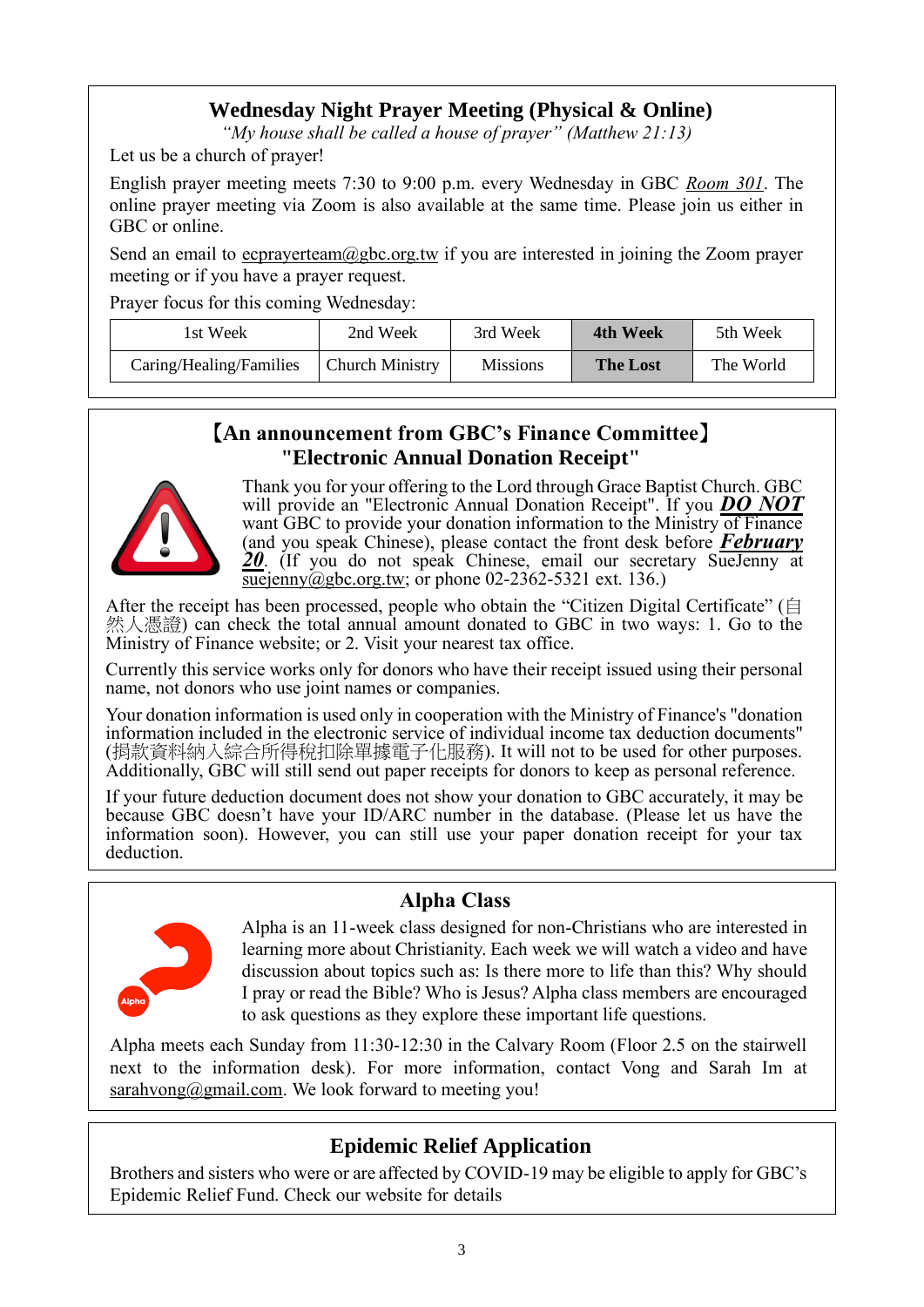## **International Students Group**

For international and local university students looking for community and growth. Meets every Friday from 7:30 to 9:00 p.m. in WanFu 22 (next to GBC building). Please join them directly.



If you have questions, please contact the leader, César González, at: [cesaledro57@gmail.com.](mailto:cesaledro57@gmail.com)

# **Blood Donation TODAY**

Those of us blessed with good health, please come and help others by donating blood TODAY:

**When/Where:**

9:00 a.m.–5:00 p.m. in front of GBC

#### **Requirements:**

- \* Between 17 and 65 years old
- \* Bring your ID/ARC
- \* Not had hepatitis in the last 12 years
- \* Not pregnant



#### **Bible Studies for Life: Spring Season Starts March 6**

Whether you are young or old, if you follow Jesus, you are a disciple. But the quality of your discipleship isn't measured by how well you can answer questions. Discipleship is about being *transformed* into the likeness of Jesus. And transformation starts in the Word. That's why *Bible Studies for Life* is carefully crafted to help kids, students, and adults purposefully become more like Jesus every day.



(Summer: 13 sessions on Sundays from March 6 to May 29)

Eight *Bible Studies for Life* classes are available. Please check classroom information listed on page 6 and join one of the classes directly from March 6.

### **Sacred Music (In Chinese)**

Various types of training in sacred music will be offered from March, in Chinese: basic music theory (taught by teacher Nien-Liang Lee 李念樑), vocal (taught by teachers June-Yi Lee 李俊 儀 and Le Yang 楊磊), and piano (taught by teacher Mary Yang 楊美惠). Please see the Chinese bulletin for details.

## **2022 Vacation Bible School - Volunteers Needed**

*"Destination Dig - Unearthing the Truth about Jesus"* VBS camp: 9:00 a.m. – 12:00 noon from July 4 to 8 Family Day: July 9 (Family Day is from 9:00 to 10:30 a.m. followed by Tea Time starting at 10:30 a.m.) For children:  $2nd \sim 7th$  grade after the summer vacation this year

# *Volunteers Needed***:**

Our planning/training meetings are March 20, April 17, May 15, June 5, June 26 and July 3 at 1:15 p.m. in Coleman Hall. If you would like to be a coworker, please sign up at the meeting and join the future training meetings.

For more information, please contact VBS Director Sean Yuan at [gbcvbs@gbc.org.tw](mailto:gbcvbs@gbc.org.tw) or Minister Yalin Tseng at yalintseng@gbc.org.tw.

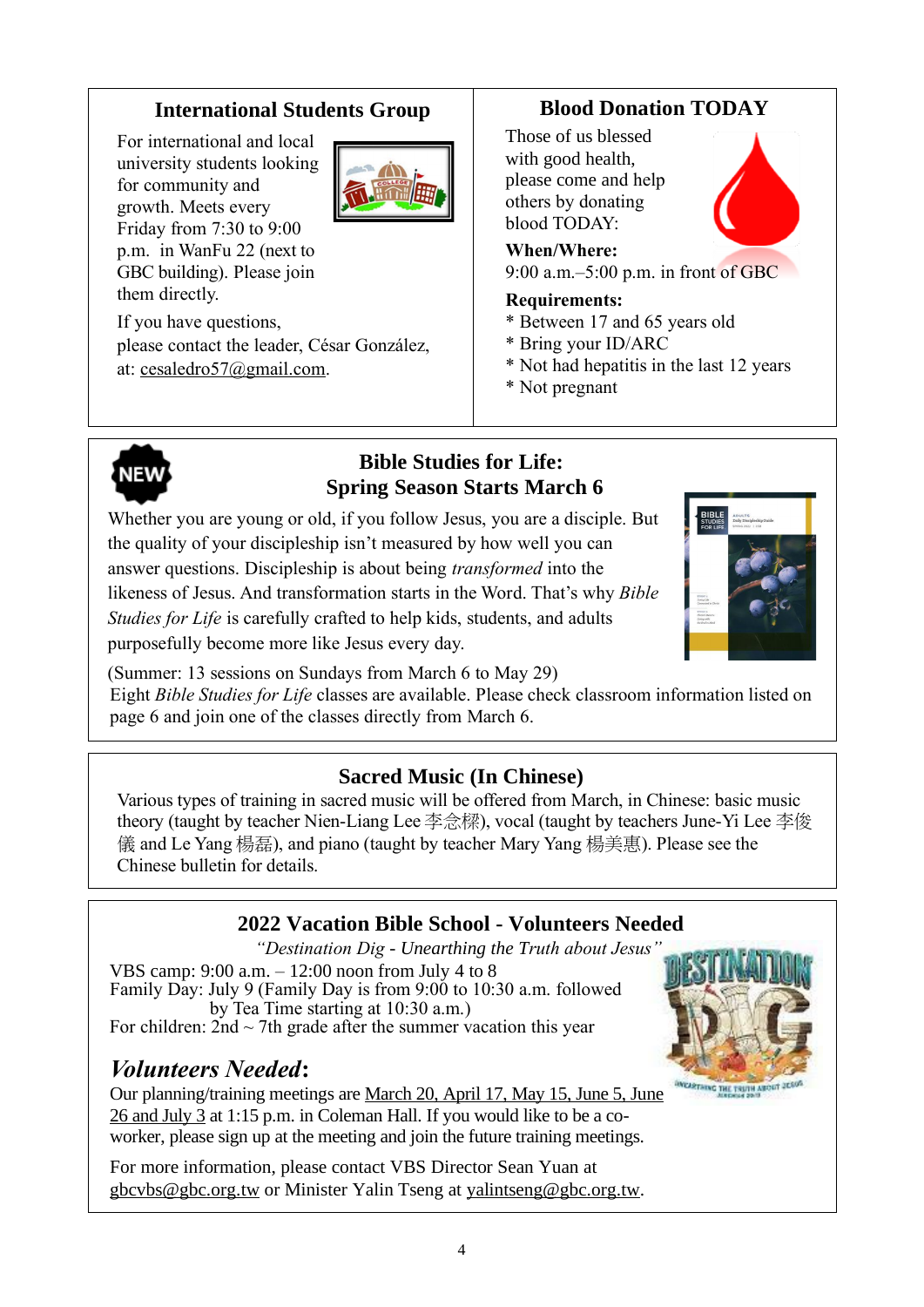## **Mabuhay Fellowship**



Today, Feb.20, at 2 p.m. in Basement Room B05, the Mabuhay Fellowship is inviting everyone to join us in worship through songs as well as hear GBC Pastor Kevin Wang give

an inspirational talk entitled "Contentment in the Digital Age", based on Exodus 20:17. See you all later!

The Mabuhay Fellowship comprises Filipinos aiming to share God's love and light through worship, prayer, Bible study, fellowship, gospel sharing, and other ministries.

# **Young Adults Fellowship**

Young Adults Fellowship is for young adults from the age of 20-35 to



study God's Word and fellowship together. It meets regularly on 1st and 3rd Saturdays from 4:30 to 6:00 p.m. in WanFu 22 (next to GBC building).

Contact Pastor Kevin Wang at kevin@gbc.org.tw if you need more information.

| <b>English Congregation Leaders</b>                                                                                                                                                                                                                                                                                                                                                                                                                                                                                            |                                                                                                                                                                                                                                                                                                                                                                                                                            |                                     |                                                                                                                                                                                                                                                                                                                                                                                                                                                                                                                                                                                                                                                                            |                                                                                                                                                                                                                                                                                                                                                                                                                                                                                                                                                                                                                                                                                    |  |
|--------------------------------------------------------------------------------------------------------------------------------------------------------------------------------------------------------------------------------------------------------------------------------------------------------------------------------------------------------------------------------------------------------------------------------------------------------------------------------------------------------------------------------|----------------------------------------------------------------------------------------------------------------------------------------------------------------------------------------------------------------------------------------------------------------------------------------------------------------------------------------------------------------------------------------------------------------------------|-------------------------------------|----------------------------------------------------------------------------------------------------------------------------------------------------------------------------------------------------------------------------------------------------------------------------------------------------------------------------------------------------------------------------------------------------------------------------------------------------------------------------------------------------------------------------------------------------------------------------------------------------------------------------------------------------------------------------|------------------------------------------------------------------------------------------------------------------------------------------------------------------------------------------------------------------------------------------------------------------------------------------------------------------------------------------------------------------------------------------------------------------------------------------------------------------------------------------------------------------------------------------------------------------------------------------------------------------------------------------------------------------------------------|--|
| English Leading Pastor: Nick Brideson                                                                                                                                                                                                                                                                                                                                                                                                                                                                                          |                                                                                                                                                                                                                                                                                                                                                                                                                            |                                     |                                                                                                                                                                                                                                                                                                                                                                                                                                                                                                                                                                                                                                                                            |                                                                                                                                                                                                                                                                                                                                                                                                                                                                                                                                                                                                                                                                                    |  |
| Pastor Nick Brideson                                                                                                                                                                                                                                                                                                                                                                                                                                                                                                           |                                                                                                                                                                                                                                                                                                                                                                                                                            |                                     | Minister Priscilla Liao                                                                                                                                                                                                                                                                                                                                                                                                                                                                                                                                                                                                                                                    | Pastor Kevin Wang                                                                                                                                                                                                                                                                                                                                                                                                                                                                                                                                                                                                                                                                  |  |
| <b>Adult Education</b><br>Nick Brideson<br>nick@gbc.org.tw<br><b>Foreign Mission:</b><br>- Medical/Dental Team<br>Armand Lim<br>rmanlim@yahoo.com<br>- Leadership Training<br>Nick Brideson<br>nick@gbc.org.tw<br><b>Orphanage Ministry</b><br>Julie Chen<br>yuling0914@gmail.com<br><b>Mabuhay Fellowship</b><br>Ava Zamora<br>avazam@yahoo.com<br><b>Small Groups</b><br>- YungHe group<br>- Ethiopian Students Group<br>- Salt & Light<br>- NTU Conversation Group<br>- Thursday Night Bible Study<br>- HsinChu Bible Study | <b>Morning Greeters</b><br>Arjun Puvvala<br>nagarjuna123iict@gmail.com<br>Alltrin Dhana Raja Gopal<br>alltrin.chim99@gmail.com<br><b>Morning Fellowship Tea</b><br>Yuri Shih<br>yuchen phone@hotmail.com<br><b>Evening Greeters</b><br>Vicky Kuo<br>asiaglobe999@gmail.com<br><b>Evening Fellowship Tea/</b><br><b>Baptism Celebration Fellowship</b><br>Michelle Cheng<br>yealincheng@yahoo.com<br><b>Baptism Support</b> |                                     | <b>Cry Room Children's Care</b><br>Joanne Pan<br>f65027.tw@yahoo.com.tw<br>Preschool<br>Joanna Peng<br>Joanna1285@gmail.com<br><b>AWANA Spark Group</b><br>Crystal Turner<br>elisayeh@yahoo.com<br><b>AWANA T&amp;T Group</b><br>Ming Lai<br>minglai88@gmail.com<br><b>Prayer Ministry</b><br>Priscilla Liao<br>priscilla@gbc.org.tw<br><b>Hospital Visitation</b><br>Amanda Lou<br>lou.amanda@gmail.com<br><b>Celebrate Recovery</b><br>Priscilla Liao<br>$priscilla(\omega)$ gbc.org.tw<br><b>Taiwan Mission:</b><br>- TaiTung Team<br>Cherrie Gow Lim<br>cvgow@yahoo.com<br><b>Foreign Mission:</b><br>- VBS Team<br>Priscilla Liao<br>$priscilla(\partial gbc.org.tw)$ | <b>Green Room Children's Care</b><br>Pastor Kevin Wang<br>kevin@gbc.org.tw<br><b>Morning Music Worship</b><br>Cherrie Gow Lim<br>cvgow@yahoo.com<br><b>Morning Multimedia</b><br>Vicky Lin<br>gbcmorningmedia@gmail.com<br><b>Adult Choir</b><br><b>Hand Bell Choir</b><br>Juliet Jao<br>lenyinjao@gmail.com<br><b>Hallel Singers</b><br>Cherrie Gow Lim<br>cvgow@yahoo.com<br><b>Evening Music Team</b><br>Alex Chen<br>gbceworshipteam@gmail.com<br><b>Evening Multimedia</b><br><b>Grant Burgess</b><br>grantburgess@live.co.za<br><b>Trinity Youth</b><br>(Grades $7$ to $12$ )<br>Kevin Wang<br>kevin@gbc.org.tw<br>Young Adults Fellowship<br>Kevin Wang<br>kevin@gbc.org.tw |  |
|                                                                                                                                                                                                                                                                                                                                                                                                                                                                                                                                |                                                                                                                                                                                                                                                                                                                                                                                                                            |                                     | <b>Small Groups</b><br>- Parenting Group<br>- Sisters Group<br>- NanGang Group<br>- Hospital Visitation                                                                                                                                                                                                                                                                                                                                                                                                                                                                                                                                                                    | <b>Small Groups</b><br>- International Students Group<br>- Crown of Beauty                                                                                                                                                                                                                                                                                                                                                                                                                                                                                                                                                                                                         |  |
|                                                                                                                                                                                                                                                                                                                                                                                                                                                                                                                                |                                                                                                                                                                                                                                                                                                                                                                                                                            |                                     |                                                                                                                                                                                                                                                                                                                                                                                                                                                                                                                                                                                                                                                                            |                                                                                                                                                                                                                                                                                                                                                                                                                                                                                                                                                                                                                                                                                    |  |
| <b>Secretarial staff</b>                                                                                                                                                                                                                                                                                                                                                                                                                                                                                                       |                                                                                                                                                                                                                                                                                                                                                                                                                            | <b>Alternate Deacon</b><br>Deacon   |                                                                                                                                                                                                                                                                                                                                                                                                                                                                                                                                                                                                                                                                            |                                                                                                                                                                                                                                                                                                                                                                                                                                                                                                                                                                                                                                                                                    |  |
| SueJenny Hsu                                                                                                                                                                                                                                                                                                                                                                                                                                                                                                                   | Stella Chen (part-time)                                                                                                                                                                                                                                                                                                                                                                                                    | Yuri Shih<br><b>Timothy Meesala</b> |                                                                                                                                                                                                                                                                                                                                                                                                                                                                                                                                                                                                                                                                            |                                                                                                                                                                                                                                                                                                                                                                                                                                                                                                                                                                                                                                                                                    |  |
| suejenny@gbc.org.tw                                                                                                                                                                                                                                                                                                                                                                                                                                                                                                            | stella@gbc.org.tw                                                                                                                                                                                                                                                                                                                                                                                                          |                                     | yuchen phone@hotmail.com                                                                                                                                                                                                                                                                                                                                                                                                                                                                                                                                                                                                                                                   | yedukondaluster@gmail.com                                                                                                                                                                                                                                                                                                                                                                                                                                                                                                                                                                                                                                                          |  |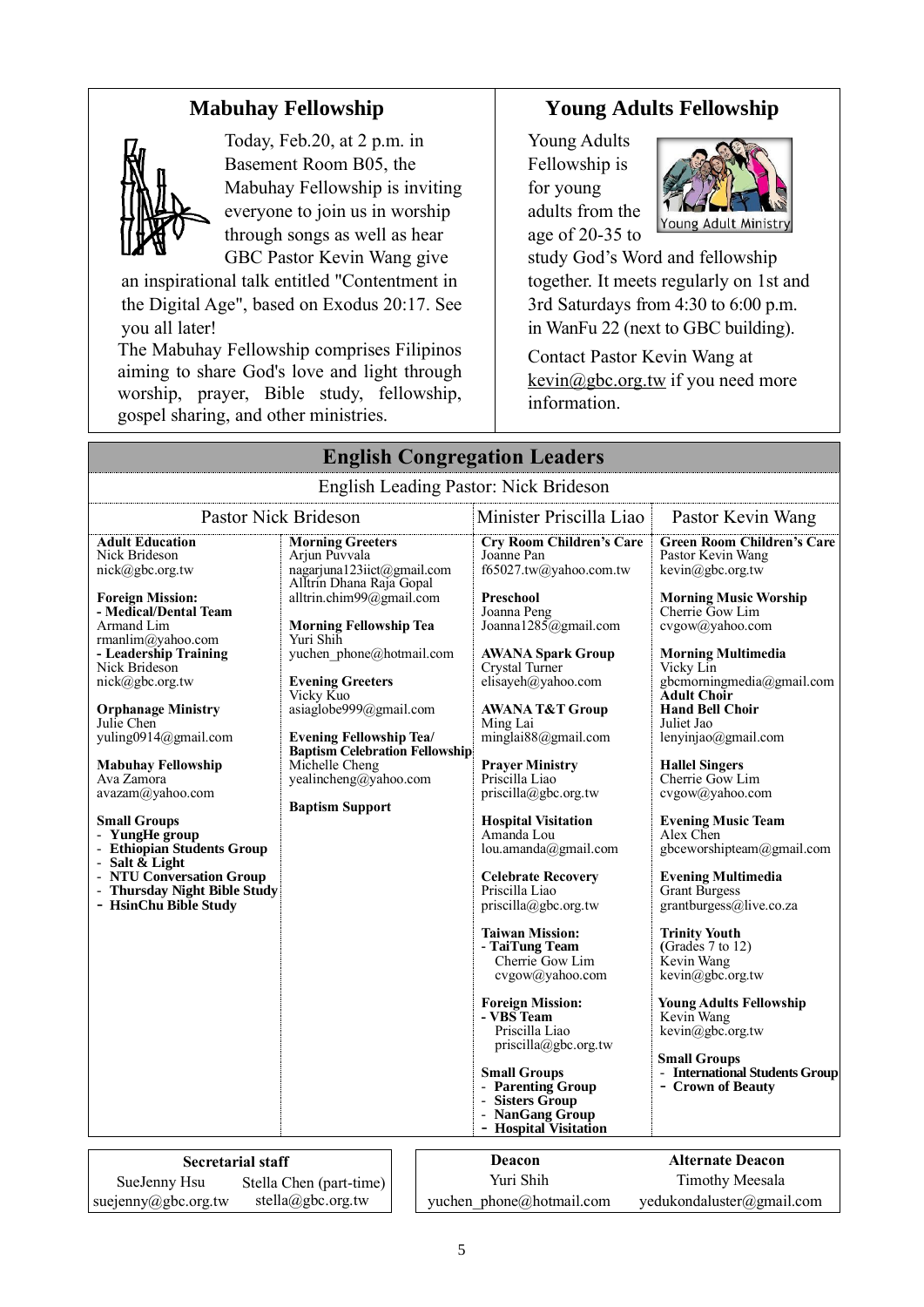| $\star\star$ Sunday School Information - Join the class directly $\star\star$ |                                                                                                                                                                                                                            |                         |  |  |
|-------------------------------------------------------------------------------|----------------------------------------------------------------------------------------------------------------------------------------------------------------------------------------------------------------------------|-------------------------|--|--|
| <b>Class</b>                                                                  | Time & Room                                                                                                                                                                                                                |                         |  |  |
| <b>Beginning Christian Life</b>                                               |                                                                                                                                                                                                                            |                         |  |  |
| $Alpha$ – new and non-Christians                                              | $11:30$ a.m.                                                                                                                                                                                                               | Calvary Room            |  |  |
| Christianity 101 - required for baptism                                       | 11:30 a.m.                                                                                                                                                                                                                 | <b>Mount of Olives</b>  |  |  |
| <b>Maturing Christians</b>                                                    |                                                                                                                                                                                                                            |                         |  |  |
| <b>Bible Studies for Life</b>                                                 | $11:30$ a.m. classes:<br>- Room B04<br>- Room B05<br>- WanFu 22 A<br>- WanFu $22 \text{ C}$<br>$2:30$ p.m. class:<br>- Room 305<br>$4:00$ p.m. class (Online):<br>Contact Aline for information: $\text{aline@gbc.org.tw}$ |                         |  |  |
| <b>Developing Leaders</b>                                                     |                                                                                                                                                                                                                            |                         |  |  |
| <b>Bible Interpretation</b>                                                   | $2:00 - 3:15$ p.m.                                                                                                                                                                                                         | Room 402                |  |  |
| <b>Youth: Grade 7 and above</b>                                               |                                                                                                                                                                                                                            |                         |  |  |
| <b>Bible Studies for Life</b>                                                 | Room 405<br>$11:45$ a.m. $-12:45$ p.m.                                                                                                                                                                                     |                         |  |  |
| <b>Children</b>                                                               |                                                                                                                                                                                                                            |                         |  |  |
| Nursery - Age 3 and under                                                     | $9:50$ a.m. $-11:15$ a.m.                                                                                                                                                                                                  | Kindergarten Green Room |  |  |
| Preschool - Age 3 to 5                                                        | Room 403<br>$11:40$ a.m. $-12:40$ p.m.                                                                                                                                                                                     |                         |  |  |
| AWANA - Kindergarten $(\pm 1)$ to Grade 6                                     | $11:30$ a.m. $-1:00$ p.m.                                                                                                                                                                                                  | Rooms 401/404           |  |  |

| $\star \star$ Fellowships – Join a fellowship directly $\star \star$ |                                                    |            |  |
|----------------------------------------------------------------------|----------------------------------------------------|------------|--|
| Fellowship<br>Location<br>Time                                       |                                                    |            |  |
| Mabuhay                                                              | Sundays 2:00 - 4:00 p.m.                           | <b>B05</b> |  |
| Young Adults $(20 - 35 \text{ y.o.})$                                | $1st$ & 3 <sup>rd</sup> Saturdays 4:30 - 6:00 p.m. | WanFu 22   |  |

| $\star\star$ Small Groups – Contact the leader to join $\star\star$                                                                          |                                                                              |                                                           |                                                           |          |
|----------------------------------------------------------------------------------------------------------------------------------------------|------------------------------------------------------------------------------|-----------------------------------------------------------|-----------------------------------------------------------|----------|
| Type                                                                                                                                         | <b>Name</b>                                                                  | Day/Time                                                  | <b>Location/Contact Emails</b>                            |          |
| NTU Friday English<br><b>Conversation Group</b><br>Students                                                                                  |                                                                              | Friday<br>$12:20 - 1:10$ pm                               | <b>NTU</b><br>roytreur@gmail.com                          | On break |
|                                                                                                                                              | <b>International Students Group</b>                                          | Friday<br>$7:30 - 9:00 \text{ pm}$                        | WanFu 22A<br>cesaledro57@gmail.com                        |          |
| Language/<br>Nationality                                                                                                                     | <b>Ethiopian Students Group</b>                                              | Sunday<br>$7:00 - 9:00 \text{ pm}$                        | Room 307<br>abex98@gmail.com                              |          |
| Parenting                                                                                                                                    | Parenting Group                                                              | $2nd$ & 4 <sup>th</sup> Sunday<br>$11:30$ am - $12:30$ pm | GBC Room 402<br>rod syverson@hotmail.com                  |          |
| Women                                                                                                                                        | Sisters Group (Online)                                                       | Thursday<br>$7:30 - 9:00$ pm                              | joeym.vanderwerf@gmail.com                                |          |
|                                                                                                                                              | Salt & Light                                                                 | Sunday<br>$1:30 - 3:00$ pm                                | <b>GBC Mount of Olives Room</b><br>123456789nc@gmail.com  |          |
| General                                                                                                                                      | Crown of Beauty                                                              | Saturday<br>$2:00 - 4:00$ pm                              | <b>GBC Mount of Olives Room</b><br>clemence4261@gmail.com |          |
|                                                                                                                                              | Thursday Night Bible<br>Study Group (Online)                                 | Thursday<br>$7:30 - 9:00$ pm                              | GBC Room 301<br>rod syverson@hotmail.com                  |          |
|                                                                                                                                              | YungHe Bible Study Group                                                     | Friday<br>$7:30 - 9:00$ pm                                | YungHe<br>yedukondaluster@gmail.com                       |          |
| HsinChu Bible Study Group                                                                                                                    |                                                                              | Friday<br>$7:30 - 8:45$ pm                                | <b>HsinChu</b><br>rmanlim@yahoo.com                       |          |
| Ministry                                                                                                                                     | Near GBC<br>Thursday<br><b>Hospital Visitation Group</b><br>$1:30 - 2:30$ pm |                                                           | On break<br>lou.amanda@gmail.com                          |          |
| Due to the COVID-19 situation, not all the small groups have been opened.<br>To join or for information, contact the teacher by email above. |                                                                              |                                                           |                                                           |          |